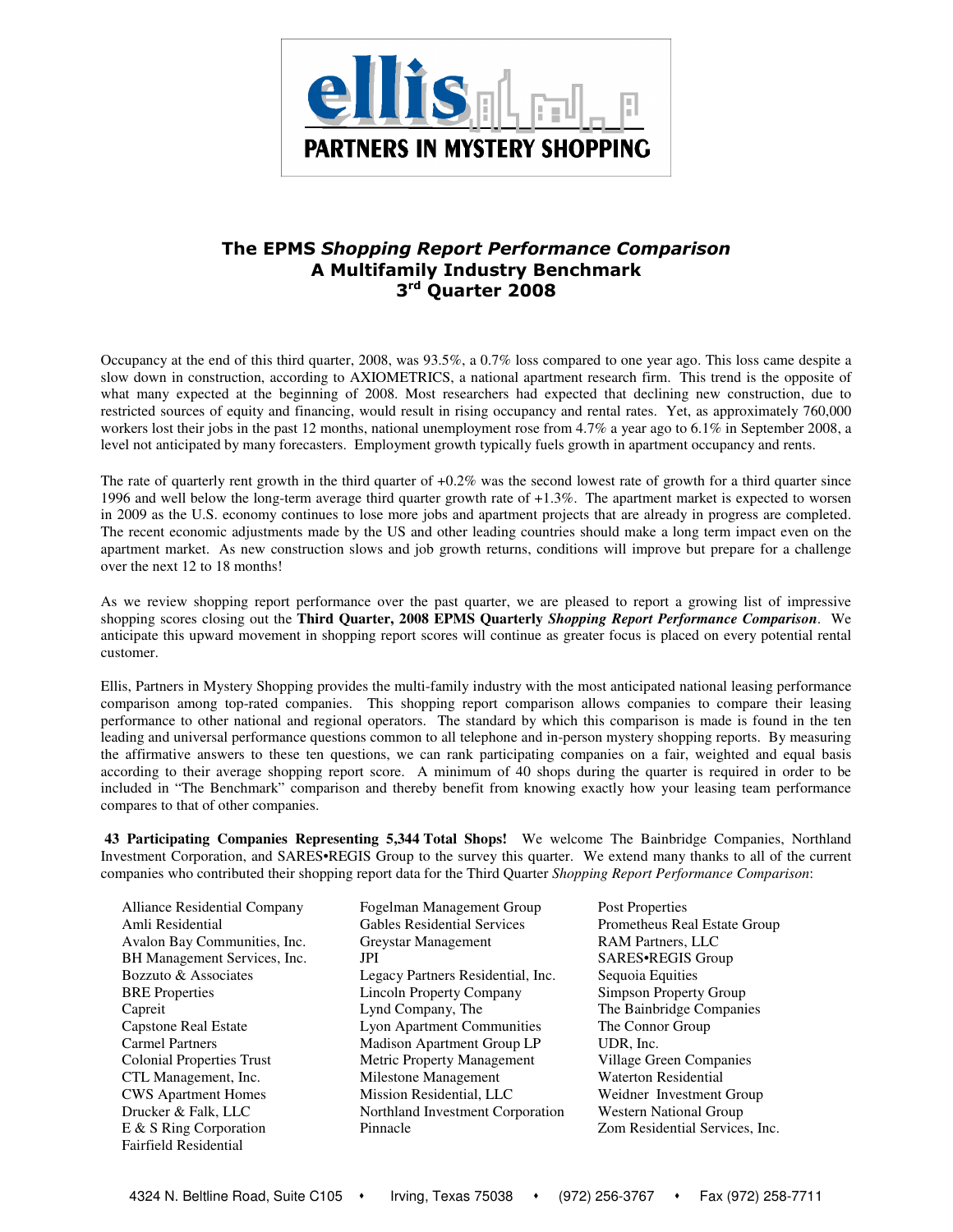Historically speaking, third quarter shopping report scores have more often than not dipped throughout the years, and this year proves no different. However, it is interesting to note that the overall performance of the participating companies in 2008 indicates more consistency in their overall shopping report performance. The variance in average scores from quarter to quarter is becoming more miniscule.

| Third Quarter                   |                 | Company Score – Average Ranges | <b>Total Shops</b> |       |
|---------------------------------|-----------------|--------------------------------|--------------------|-------|
|                                 | Overall Average | High                           | Low                |       |
| $3rd$ Quarter 2008              | 88.2%           | 96.3%                          | 71.0%              | 5.344 |
| 3 <sup>rd</sup> Quarter 2007    | 85.9%           | 95.7%                          | 68.2%              | 5,242 |
| 3 <sup>rd</sup><br>Quarter 2006 | 84.4%           | 92.5%                          | 72.9%              | 5.001 |
| 3 <sup>rd</sup> Quarter 2005    | 83.5%           | 95.6%                          | 60.5%              | 5,256 |
| 3 <sup>rd</sup> Ouarter 2004    | 85.5%           | 94.7%                          | 75.5%              | 4,879 |
| $3rd$ Quarter 2003              | 86.1%           | 94.1%                          | 73.5%              | 5.103 |
| $3^{rd}$<br><b>Ouarter 2002</b> | 82.6%           | $90.3\%$                       | 69.5%              | 2.434 |
| 3 <sup>rd</sup> Quarter 2001    | 80.3%           | 94.3%                          | 66.0%              | 2.066 |
| 3 <sup>rd</sup> Quarter 2000    | 76.8%           | 83.4%                          | 56.2%              | 1.606 |

Comprehensive training and well supported shopping report programs appear to be driving average report scores to an all time high in the history of the Benchmark. Third quarter 2008 average scores improved by 2.3% over this same time last year. We praise the intense focus and commitment of all the individuals who are recognized as top performers. This quarter's participating companies achieved an overall average Benchmark score of 88.23%.

Placement of the top five performers in this quarter's survey surpassed prior quarters with an overall average score of 95.02%. These companies have worked earnestly to accomplish this feat.



**Carmel Partners improved their shopping report average score to 96.32%, earning them the number one spot this quarter!** This is a first for Carmel Partners, although they have placed within the top five for five prior quarters. **Jeanne Schwab**, Senior Vice President of Residential Services, praised the entire Carmel team:

 *"We are thrilled and excited to be ranked number one! We are extremely proud of all of our associates for this outstanding accomplishment. Our associates are extraordinary individuals who always make every effort to achieve top performance. I would like to personally congratulate our sales team on a job well done!* 

**Gables Residential continues to keep pace as demonstrated with yet another quarter of outstanding performance, cinching the second place spot with an average score of 95.75%. Jana Muma**, Vice President, Learning and Development, is pleased with the consistent efforts of Gables' team. "Our teams are committed and embrace their roles, contributing to a strong sales approach. The motto, 'We depend on YOU ' is fully understood by each associate."

**A new name, not only to the top five but also a first time participant, SARES•REGIS Group takes third place with an overall average score of 95.24%.** In the history of the EPMS Benchmark, no first time company has placed in the top five. Elated, to say the least, **Nadine Peiffer-Seitz**, Director of Training, shared these remarks, *"All SARES•REGIS Group associates deserve praise for achieving top placement on the Ellis Benchmark Report. I would like to especially recognize our on-site associates for taking our mission statement to heart. Their commitment to excellence is what keeps SARES•REGIS Group*  $1<sup>st</sup>$  in Quality,  $1<sup>st</sup>$  in Service'!"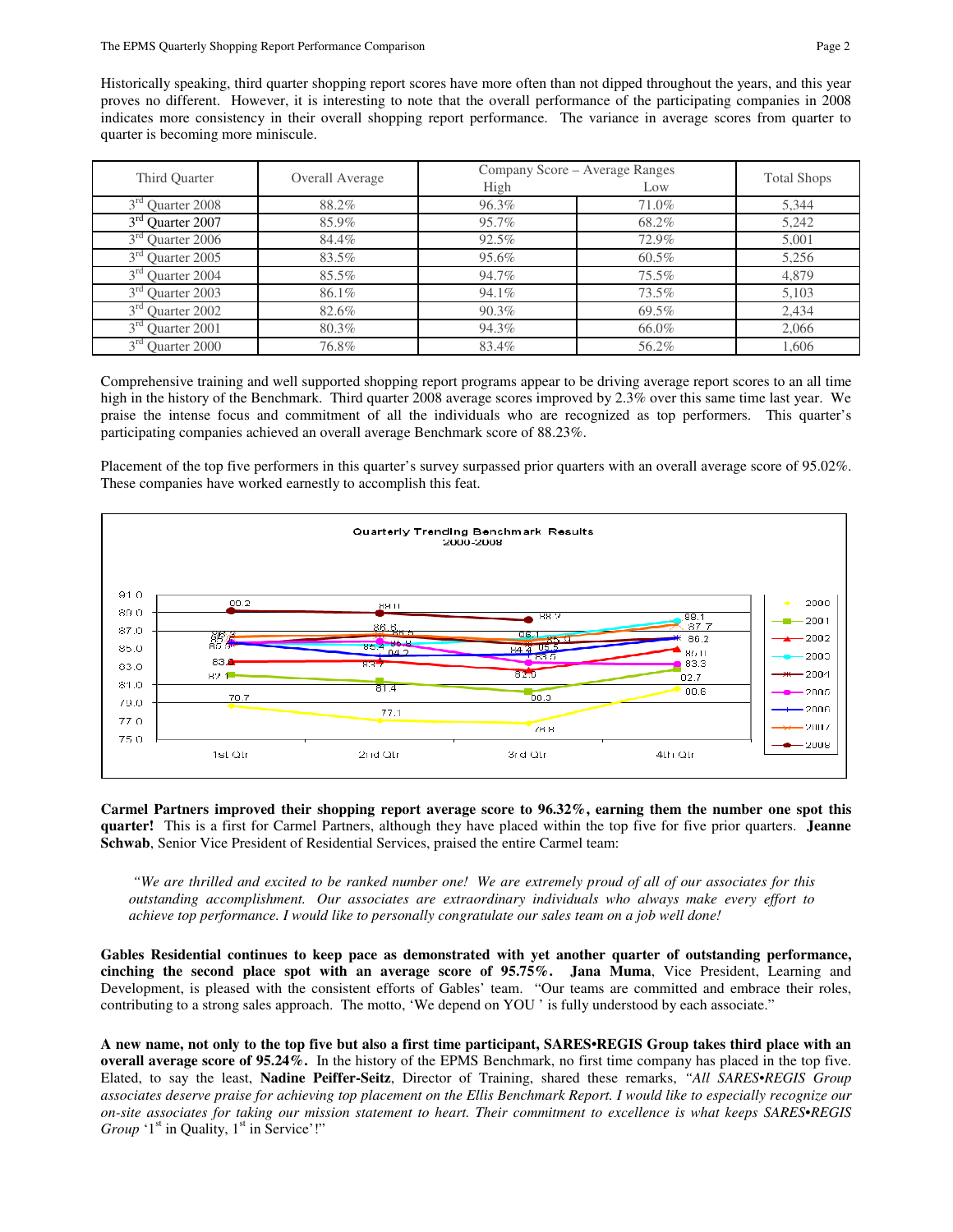**CWS Apartment Homes, no stranger to placing in the top five, comes in fourth place with an overall average score of 93.96%.** *"As a company, we are thrilled to have placed in the top five of the EPMS benchmark. The benchmark provides us an opportunity to measure one of our most important metrics, what the customer thinks of our service from the phone call through the tour. We are very proud of our associates, and more importantly, we are pleased to know our customers are being treated with the upmost in genuine customer services,"* as proudly stated by **Shellie McDaniel**, Director of Development and Education.

**Finishing in the number five position is Legacy Partners Residential, Inc. with an overall score of 93.81%. Legacy Partners is a four time repeater, placing amongst the top five.** Denise Bailey, Senior Vice President Marketing and Training, comments, "*We work hard to maintain the customer service that is expected at a Legacy Partners community. The credit for placing in the top five of the Benchmark is due to the hard work of our team in making leasing apartments and professionalism their top priority. It is amazing what focus and hard work will do ... so I congratulate our team members for their efforts! Keep up the great work!"*

#### **PERFORMANCE IMPROVEMENT PROGRAMS – ACCOUNTABILITY / CONSEQUENCES**

All of the participating companies have graciously provided us with comprehensive data about their specific shopping report programs. This quarter's supplemental information includes details about the accountability and/or consequences portions of each company's program. In our discussions with various executives, we concluded this discussion was the facet of their respective programs that they enjoyed least. Often it seems as though the redirection policies are a necessary evil.

Many of our participants were eager to divulge that while they have consequences for poor performance in place, they prefer a positive reinforcement approach to modify behavior whenever possible. In fact, there is a significant emphasis on additional training when an individual happens to score below an acceptable level on a telephone or in person shopping report. Additional training, whether it be one-on-one or classroom style, is offered as a form of early intervention, so to speak. This is the first step before any verbal or written consultations between the supervisor and employee take place. "I like to think of it as a learning opportunity rather than a consequence." **Kate Grasso** with Carmel Partners, continues, "We offer one-on-one training to any person who scores below our expected goal. Then we schedule another shop to be sure that what we are doing is working." **Nadine Peiffer-Seitz** of SARES•REGIS Group agrees with the "*training first"* philosophy, "We do not have established negative consequences for unacceptable performance, but what we do have is a formal "Action Plan" which is designed to redirect an individual's performance through additional training. We have found this method provides more effective results."

Expectations at Gables, according to Jana Muma, are made clear at the onset. "Associates understand the high standards as early as the interview process. These standards are reiterated in orientation and again in sales training sessions. In orientation, we communicate the rewards and consequences associated with their performance. A level of performance lower than what we deem acceptable will not be tolerated. Because this plan is clearly communicated and combined with the awards for outstanding performance, associates embrace this program. Senior level management views this as a true performance measurement and the plan is supported by all nationwide."

In the book, *Good to Great*, Jim Collins states that one of the top components of any company that is working on a move toward greatness is a "culture of discipline." Without some sense of discipline, there is no way for any company to progress towards even its most minuscule goals. After a thorough analysis of their own mystery shop program, the executives at CWS Apartment Homes came to this same conclusion. **Shellie McDaniel** explained it best when she said, "We really look at the mystery shop program as a way for us to measure a key metric in our overall performance. Nothing is more important than making sure we have the right people doing what is most important in our business. We do not see accountability as being hurtful. In fact, it really helps those individuals who are not a good fit."

Another truth that we can draw from this insight is that it is useless trying to create rules to make the wrong people behave correctly. Some of this quarter's top five companies have a "three strike" policy in place with regard to poor shopping report performance, but all of the people interviewed were quick to note that getting to the third strike happens in very rare instances. "One benefit to assigning accountability to the mystery shop scores is that it does help to communicate the level of importance of what we are trying to achieve. If there is someone who is not the right person for this role, the consequences encourage this person to remove him or herself before we have to act," as **Kate Grasso**, Carmel Partners, remarks.

Communicating the consequences and consistency in terms of follow through for poor performance were two other very significant factors that each leading company considered prior to implementation. In conjunction with the reward and recognition programs, the standards for performance and the repercussions of nonperformance are introduced simultaneously and included in the new hire orientation program. In addition, many companies reinforce this message during leasing meetings and various training programs throughout the year. "Once you have established the guidelines for both good and bad performance, the more you repeat the message, the more impact it has on an individual," as confirmed by a Vice President training executive.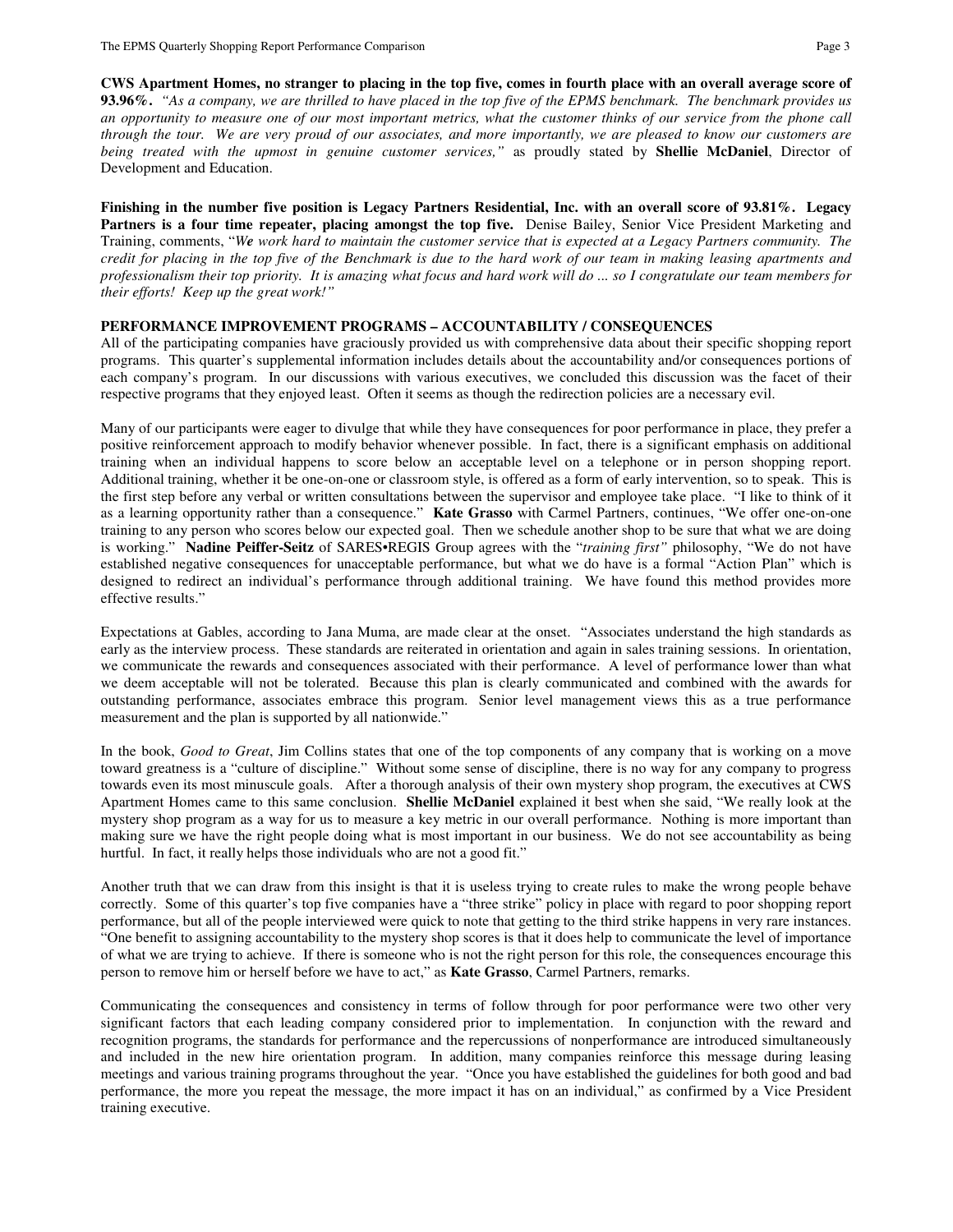In many organizations, Vice Presidents and Regional Managers responsible for operations are copied on not just their own portfolio shopping scores but also on the scores of their peers. The support of the entire organization is critical to the success of any mystery shop program, but the accountability component is also equally important. Without the ability or desire to hold people accountable, the entire program could fail. One executive stated, "I am a firm believer in sending out a strong message, but if you are not consistent company-wide in the execution, then it is likely people will not take it seriously." This company, like many, struggle with consistently holding individuals accountable, from not only region to region, but property to property. There must be a huge cultural shift before anything can be done to firmly impact consistent performance expectations.

While a few of these redirection policies for the top five Benchmark companies have been in place for years, many of them have actually introduced new programs within the last two years. One company we interviewed independent of the top five, has seen a 13% increase in their overall average score since overhauling their entire mystery shop program. This program overhaul included four components:

- 1. Due diligence with other property management firms. The support of fellow colleagues, discussing the successes and challenges associated with their shopping programs, provided a perspective, although diverse, from one company to the next. The feedback that was shared was instrumental.
- 2. Evaluation and modification of their current sales program and the current shopping report program supported the sales program. Unfortunate but not surprising, the shopping report format did not mirror the sales/training program. In addition, what the Regional Manager was communicating to the front line did not correspond with the message the training team was delivering. Getting everyone on the same page was foremost.
- 3. Evaluation and redesign of the guest card. What this particular company discovered was that the guest card was purely informational as opposed to a sales aid for the leasing professional. A complete redesign of the guest card was introduced once the new program launched.
- 4. Redesign of the reward and recognition program associated with shopping reports. Actually, this was the catalyst to the overhaul of the entire shopping program. In spite of the programs in place, the anticipated outcome was not being met. Senior management made the decision to support a shopping report program that raised the expectation. One of the potential consequences for poor performance was "separation" after three failed shopping reports in a twelve month period.

Although this company's program is not where it needs to be, it is definitely a step in the right direction as evidenced by an increase in overall performance. For the upcoming year, this company is adding another component to the program; that is, holding the Regional Manager accountable for their region's overall shopping report scores. This component will be included in their business plan. Although currently not approved, consideration is being given to financial consequences not just at the property level but at the regional level as well. More often than not, poor performance is the result of a bad hiring decision. In challenging times like today, we, as an industry, must not settle for mediocre performance. Simply stated by a fellow colleague, "Average - the best of the worst and the worst of the best; either way, we do not want to be either."

A mystery shop is an effective tool to gauge how your leasing professionals are handling your customers. These reports provide a snapshot of an individual's likely, often repeated, behavior. Thus, it stands to reason that some form of accountability should be attached to less than acceptable performance. The general consensus from most companies is that redirection programs in addition to reward and recognition programs contribute to top performers. It appears that each company is constantly evaluating their program to ensure it meets their required standard without utilizing a fearful or intimidating approach. All agreed that the latter method would be counter-productive to the task at hand.

**SPECIAL INSERT** – Do not miss the attached *Shopping Report Consequence/Redirection Programs* survey to read how 38 apartment industry leaders use training, mystery shopping, and performance metrics to encourage and support strong leasing performance.

Thank you for your participation in the quarterly survey. We appreciate all of the feedback that you provide, allowing EPMS the opportunity to share information and resources to our fellow industry peers. We hope you will find Ellis, Partners in Mystery Shopping to be not only the finest source for mystery shopping but also a training resource for your organization. Additional support and information can be found in "Resources" offered on our website, www.epmsonline.com.

Sincerely,

Joanna Ellis

Joanna Ellis, CAPS President jellis@epmsonline.com

Enclosure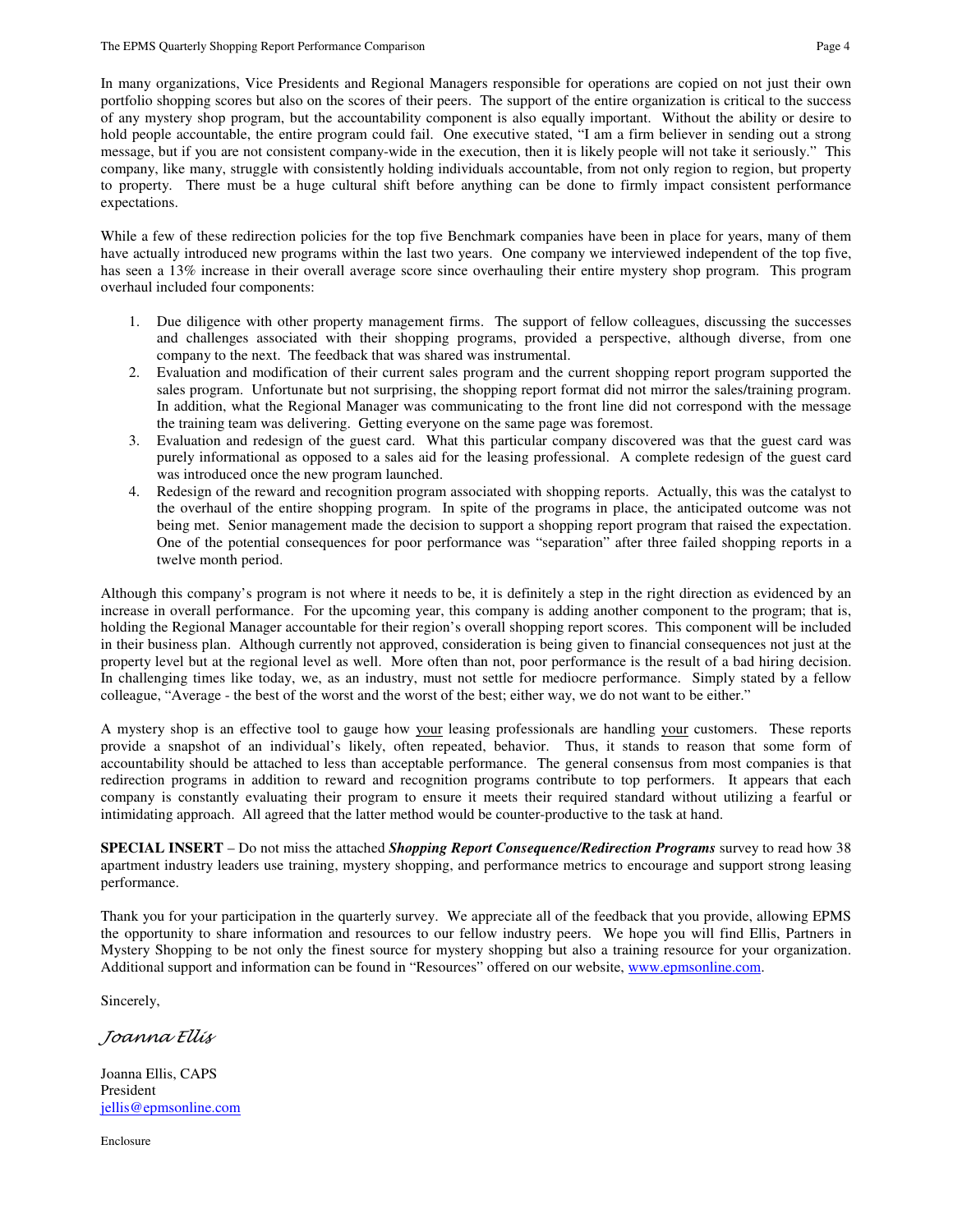# SHOPPING REPORT CONSEQUENCE / REDIRECTION PROGRAMS

|           | <b>Minimum</b><br><b>Score</b> | <b>Consequences for Failure to Meet Minimum Score Requirements</b>                                                                                                                                                                                                                                                                                                                                                                                                                                                                                                  |             | <b>Termination</b> |
|-----------|--------------------------------|---------------------------------------------------------------------------------------------------------------------------------------------------------------------------------------------------------------------------------------------------------------------------------------------------------------------------------------------------------------------------------------------------------------------------------------------------------------------------------------------------------------------------------------------------------------------|-------------|--------------------|
| Company A | 85%                            | Subject to disciplinary action (Regional Manager discretion)                                                                                                                                                                                                                                                                                                                                                                                                                                                                                                        | $\thicksim$ | Yes (subject to)   |
| Company B | 69%                            | Reduction in bonus pay<br>1st Failed shop = one on one training                                                                                                                                                                                                                                                                                                                                                                                                                                                                                                     | $\sim$      | Yes (subject to)   |
|           |                                | 2nd Failed shops = written reprimand<br>3rd Failed shops = subject to termination (region based)                                                                                                                                                                                                                                                                                                                                                                                                                                                                    |             |                    |
| Company C | 90%                            | Overall score of $85\%$ and below = one on one training<br>Overall score of 80% and below = one on one training plus leasing class<br>Overall score of $70\%$ and below = written reprimand                                                                                                                                                                                                                                                                                                                                                                         | $\thicksim$ | Yes (subject to)   |
| Company D | 70%                            | Overall score of 70% and below (telephone) = reshop but reshops are not eligible for bonus<br>Overall score of 70% and below (on-site) = reshop but reshops are not eligible for bonus                                                                                                                                                                                                                                                                                                                                                                              | $\thicksim$ | No                 |
| Company E | 71%                            | Up to \$150 employee deduction<br>3 or 6 (region based) failed shops = grounds for termination<br>1st Failed shop = \$100 employee deduction and reshop                                                                                                                                                                                                                                                                                                                                                                                                             | $\sim$      | Yes (grounds for)  |
| Company F | 85%                            | 2nd Failed shop = $$100$ employee deduction, reshop and written reprimand<br>3rd Failed shop = grounds for termination                                                                                                                                                                                                                                                                                                                                                                                                                                              | $\sim$      | Yes (grounds for)  |
| Company G | 70%                            | Written action plan, 4 hour refresher class, and/or one on one coaching (Regional Manager discretion)<br>After 3 consecutive shops of a combined telephone & onsite score that is 70% and below, employee is terminated                                                                                                                                                                                                                                                                                                                                             | $\sim$      | Yes (grounds for)  |
| Company H | 85%                            | 1st Failed shop = refresher leasing class and subject to written reprimand                                                                                                                                                                                                                                                                                                                                                                                                                                                                                          | $\sim$      | Yes (subject to)   |
| Company I | None                           | None                                                                                                                                                                                                                                                                                                                                                                                                                                                                                                                                                                | $\sim$      | No                 |
| Company J | 79%                            | Overall score between 80% and 89% = action plan<br>Overall score of 79% and below = refresher leasing class and subject to counseling (if reoccurring)                                                                                                                                                                                                                                                                                                                                                                                                              | $\thicksim$ | No                 |
| Company K | 80%                            | 1st Failed shop = verbal warning to Property Manager and employee and reshop<br>2nd Failed shop = written warning issued to the Property Manager and employee<br>3rd Failed shop = additional disciplinary action (ie, termination) may be taken against both the Property Manager and employee                                                                                                                                                                                                                                                                     | $\sim$      | Yes (subject to)   |
| Company L | 80%                            | Refresher leasing course or one on one training based on score and/or frequency of low score                                                                                                                                                                                                                                                                                                                                                                                                                                                                        | $\sim$      | No                 |
| Company M | 90%                            | Overall score of 86% to 94% = additional training by Regional Manager/Property Manager<br>1st Failed Shop (75% to 85%) = review shop with Regional Manager/Property Manager and written action plan<br>2nd Failed Shop (75% and below) = review shop with Regional Manager/Property Manager, written action plan and reshop If<br>reshop is 76% or below, Regional Manager counsels employee and employee is given written reprimand<br>3rd Failed Shop (75% and below) = another reshop and subject to termination or moving to a new position within organization | $\sim$      | Yes (subject to)   |
| Company N | 76%                            | 1st Failed Shop (75% and below) = reshop<br>2nd Failed Shop (75% and below) = additional training<br>3rd Failed Shop (75% and below) = reshop (at employee expense) and written improvement plan and/or counseling                                                                                                                                                                                                                                                                                                                                                  | $\sim$      | Yes (subject to)   |
| Company O | 87%                            | Overall score of 86% and below = submission of feedback form and follow up/one on one training                                                                                                                                                                                                                                                                                                                                                                                                                                                                      | $\sim$      | No                 |
| Company P | 81%                            | 1st Failed Shop (80% and below) = counseling and reshop<br>2nd Failed Shop (80% and below) = boot camp training, reshop and subject to termination                                                                                                                                                                                                                                                                                                                                                                                                                  | $\thicksim$ | Yes (subject to)   |
| Company Q | 84%                            | 1st Failed Shop (83% and below) = refresher training course<br>2nd Failed Shop (83% and below) = written reprimand<br>3rd Failed Shop (83% and below) within 18 months = grounds for termination                                                                                                                                                                                                                                                                                                                                                                    |             | Yes (grounds for)  |
| Company R | 80%                            | 1st Failed Shop (80% and below) = coaching session and only receives 50% of leasing commissions<br>2nd Failed Shop (80% and below) = counseling session, written reprimand and only receives 50% of leasing commissions<br>3rd Failed Shop (80% and below) = subject to termination and only receives 50% of leasing commissions                                                                                                                                                                                                                                    | $\thicksim$ | Yes (subject to)   |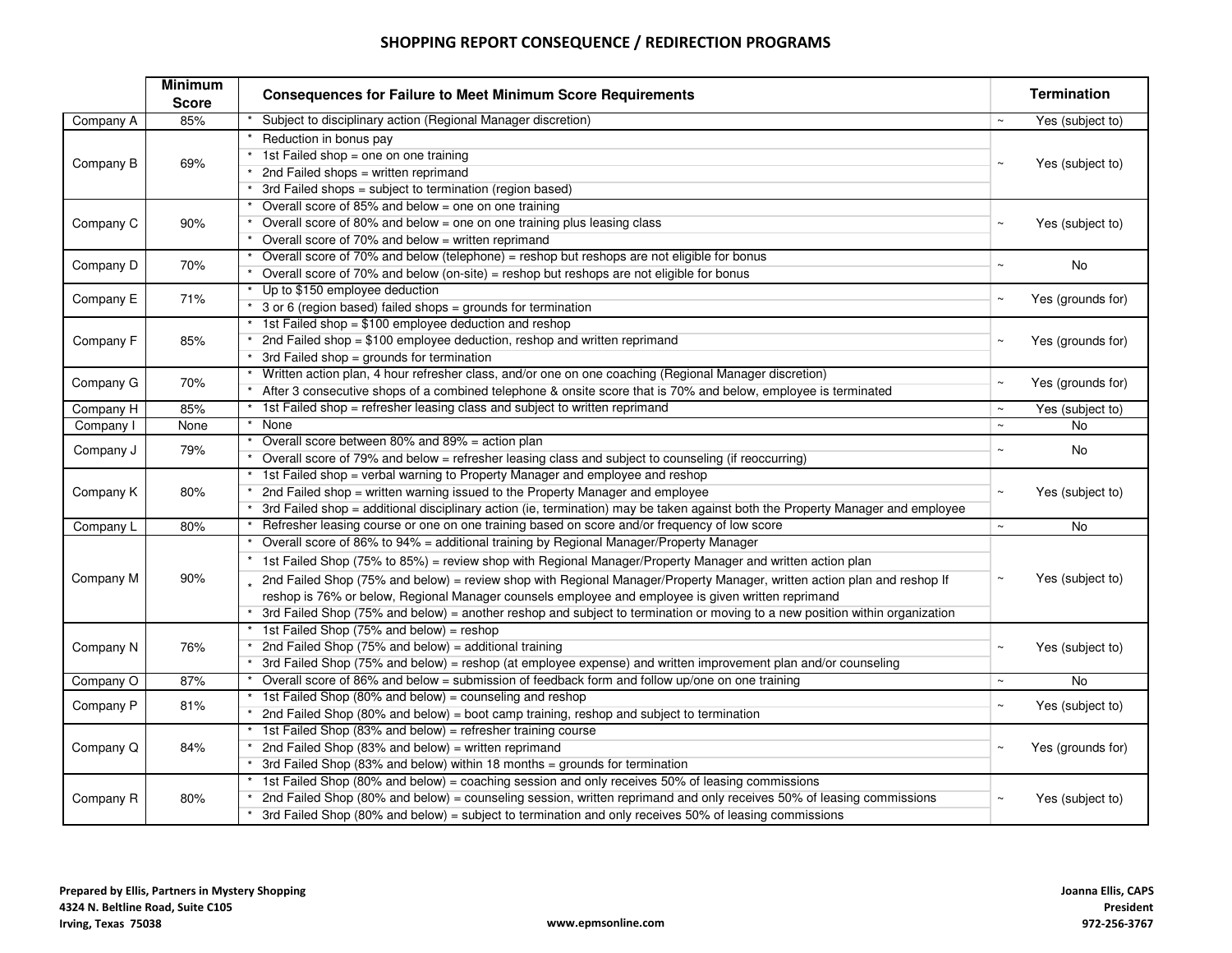## SHOPPING REPORT CONSEQUENCE / REDIRECTION PROGRAMS

|            | <b>Minimum</b><br><b>Score</b> | <b>Consequences for Failure to Meet Minimum Score Requirements</b>                                                                                                                                                                     |             | <b>Termination</b> |  |  |  |  |
|------------|--------------------------------|----------------------------------------------------------------------------------------------------------------------------------------------------------------------------------------------------------------------------------------|-------------|--------------------|--|--|--|--|
| Company S  | 70%                            | Overall score of 95% and below = action plan<br>1st Failed Shop (51% to 69%) = verbal counseling/coaching<br>* 1st Failed Shop (50% and below) = written counseling/coaching and potential impact on monthly bonus                     |             | Yes (grounds for)  |  |  |  |  |
|            |                                | * 2nd Failed Shop (69% and below) = written counseling/coaching and potential impact on monthly bonus<br>3rd Failed Shop (69% and below) = grounds for termination                                                                     |             |                    |  |  |  |  |
| Company T  | 76%                            | 1st Failed Shop (75% and below) = reshop                                                                                                                                                                                               | $\thicksim$ | Yes (grounds for)  |  |  |  |  |
|            |                                | 2nd Failed Shop (75% and below) = reshop and additional training                                                                                                                                                                       |             |                    |  |  |  |  |
| Company U  |                                | 3rd Failed Shop (75% and below) = reshop and written reprimand                                                                                                                                                                         |             | Yes (grounds for)  |  |  |  |  |
|            |                                | 4th Failed Shop (75% and below) within 6 months = grounds for termination                                                                                                                                                              |             |                    |  |  |  |  |
| Company V  | 80%                            | Overall score of 80% and below $=$ additional training                                                                                                                                                                                 | $\thicksim$ | Yes (subject to)   |  |  |  |  |
|            |                                | 1st Failed Shop (83% and below) = verbal discussion and reshop                                                                                                                                                                         |             |                    |  |  |  |  |
| Company W  | 84%                            | 2nd Failed Shop (83% and below) = written reprimand and reshop                                                                                                                                                                         | $\sim$      | Yes (subject to)   |  |  |  |  |
|            |                                | 3rd Failed Shop (83% and below) = subject to termination                                                                                                                                                                               |             |                    |  |  |  |  |
| Company X  | 70%                            | 1st Failed Shop = follow up/retraining                                                                                                                                                                                                 | $\sim$      | Yes (subject to)   |  |  |  |  |
|            |                                | 2nd or more Failed Shops = subject to termination                                                                                                                                                                                      |             |                    |  |  |  |  |
|            |                                | Score below 95% = training/counseling                                                                                                                                                                                                  |             |                    |  |  |  |  |
| Company Y  | 80%                            | Failed Shop (79% and below) = one on one training<br>Subject to termination based on shop score (Regional Manager discretion)                                                                                                          |             | Yes (subject to)   |  |  |  |  |
|            |                                |                                                                                                                                                                                                                                        |             |                    |  |  |  |  |
|            |                                | 1st Failed Section (79% and below) within 12 months = coaching session                                                                                                                                                                 |             |                    |  |  |  |  |
|            |                                | 2nd Failed Section (79% and below) within 12 months = coaching session                                                                                                                                                                 |             |                    |  |  |  |  |
|            |                                | 3rd Failed Section (79% and below) within 12 months = coaching session<br>4th Failed Section (79% and below) within 12 months = loss of monthly bonus, enrollment in Leasing Class and discussion with<br>Regional Manager and Trainer |             | Yes (grounds for)  |  |  |  |  |
| Company Z  | 80%                            |                                                                                                                                                                                                                                        |             |                    |  |  |  |  |
|            |                                | 5th Failed Section (79% and below) within 12 months = loss of monthly bonus, enrollment in Leasing Class and discussion with<br>RVP, Regional Manager and Trainer                                                                      |             |                    |  |  |  |  |
|            |                                | 6th Failed Section (79% and below) within 12 months = termination of employment                                                                                                                                                        |             |                    |  |  |  |  |
|            |                                | Overall score of 85% - 89% = coaching tips and action plan                                                                                                                                                                             |             |                    |  |  |  |  |
|            |                                | Overall score of 76% - 84% = coaching tips, action plan, and additional training                                                                                                                                                       |             |                    |  |  |  |  |
| Company AA | 76%                            | 1st Failed Shop (75% and below) = up to \$200 employee deduction in next monthly reward, coaching tips, action plan and<br>additional training                                                                                         |             | No                 |  |  |  |  |
|            |                                | 2nd Failed Shop (75% and below) = up to \$200 employee deduction in next monthly reward, coaching tips, action plan, additional<br>training and corrective counseling session                                                          |             |                    |  |  |  |  |
|            |                                | Employee prepares action steps for improvement                                                                                                                                                                                         | $\sim$      |                    |  |  |  |  |
| Company AB | 85%                            | Repeat poor performance (Regional Manager and/or Property Manager discretion on consequence)                                                                                                                                           |             | No                 |  |  |  |  |
|            |                                | 1st Failed Shop (79% and below) = shop review session, written improvement plan (verbal warning)                                                                                                                                       |             |                    |  |  |  |  |
| Company AC | 80%                            | 2nd Failed Shop (79% and below) = shop review session, written reprimand and coaching/counseling process                                                                                                                               | $\thicksim$ | Yes (grounds for)  |  |  |  |  |
|            |                                | 3rd Failed Shop (79% and below) = follow through with internal program and grounds for termination                                                                                                                                     |             |                    |  |  |  |  |
|            |                                | 1st Failed Shop (80% and below) = shop review session with Property Manager and enrollment in shopping report class                                                                                                                    |             |                    |  |  |  |  |
| Company AD | 80%                            | 2nd Failed Shop (80% and below) = write reprimand, additional training and reshop                                                                                                                                                      | $\sim$      | Yes (grounds for)  |  |  |  |  |
|            |                                | 3rd Failed Shop (80% and below) = grounds for termination                                                                                                                                                                              |             |                    |  |  |  |  |
|            |                                | 1st Failed Shop (80% and below on benchmark) = write reprimand and counseling                                                                                                                                                          |             |                    |  |  |  |  |
| Company AE | 90% (on                        | 2nd Failed Shop (80% and below on benchmark) = coaching/counseling and subject to termination                                                                                                                                          |             | Yes (grounds for)  |  |  |  |  |
|            | benchmark)                     | 3rd Failed Shop (80% and below on benchmark) = grounds for termination                                                                                                                                                                 |             |                    |  |  |  |  |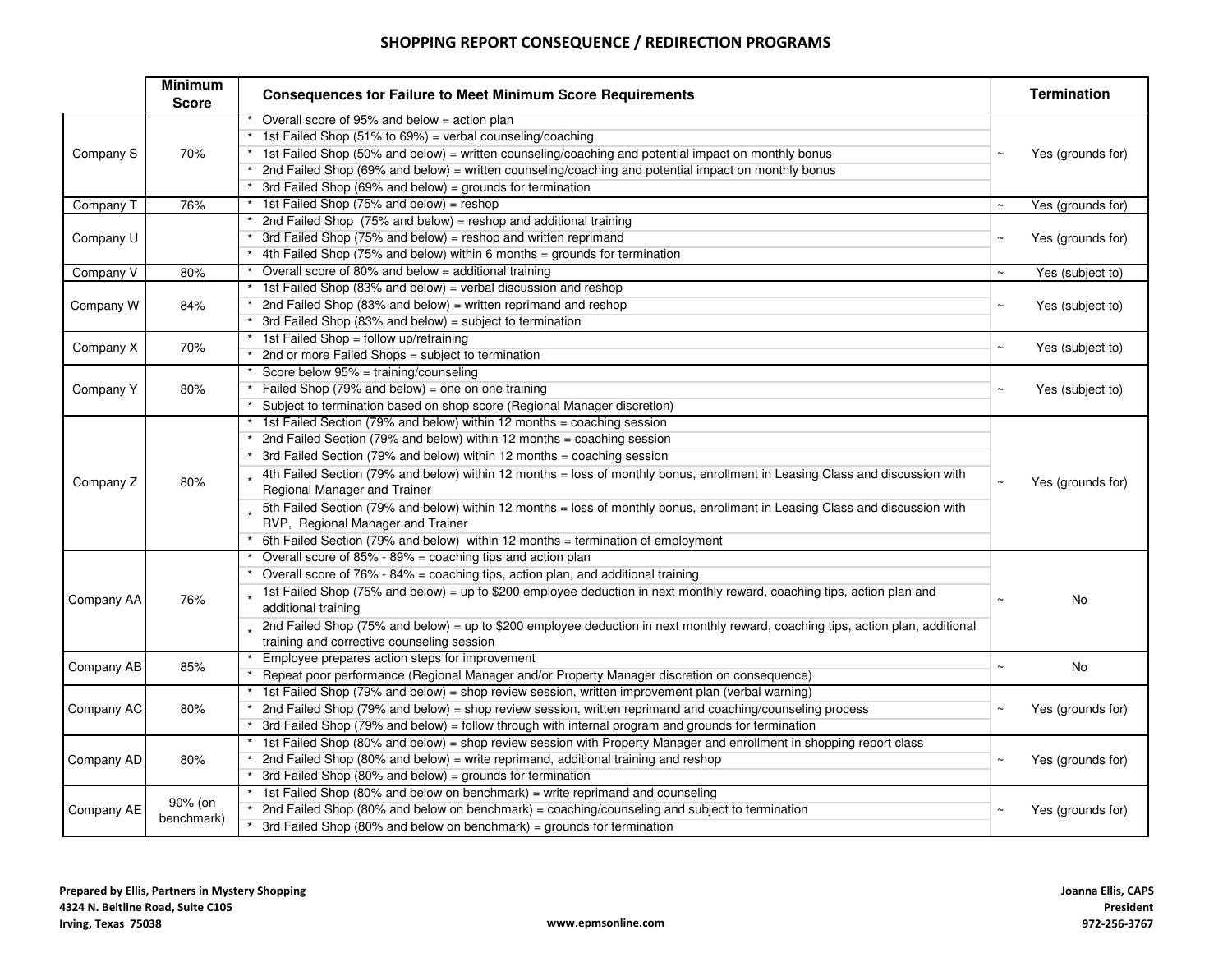### SHOPPING REPORT CONSEQUENCE / REDIRECTION PROGRAMS

|            | <b>Minimum</b><br><b>Score</b> | <b>Consequences for Failure to Meet Minimum Score Requirements</b>                                                                                                                         | Termination                 |  |  |  |
|------------|--------------------------------|--------------------------------------------------------------------------------------------------------------------------------------------------------------------------------------------|-----------------------------|--|--|--|
|            |                                | 1st Failed Shop within 18 months (79% and below) = verbal redirect                                                                                                                         |                             |  |  |  |
| Company AF | 80%                            | 2nd Failed Shop within 18 months (79% and below) = written redirect                                                                                                                        | Yes (subject to)<br>$\sim$  |  |  |  |
|            |                                | 3rd Failed Shop within 18 months $(79\%$ and below) = subject to termination                                                                                                               |                             |  |  |  |
|            |                                | 1st Failed Shop (84% and below) = counseling and one on one training with mentor                                                                                                           |                             |  |  |  |
| Company AG | 85%                            | 2nd Failed Shop (84% and below) = additional training and subject to written reprimand                                                                                                     | No.<br>$\sim$               |  |  |  |
|            |                                | 3rd Failed Shop (84% and below) = subject to new position in company                                                                                                                       |                             |  |  |  |
|            |                                | 1st Failed Shop (79% and below) = counseling with Trainer, Regional Manager and Property Manager                                                                                           |                             |  |  |  |
| Company AH | 80%                            | 2nd Failed Shop (79% and below) = counseling session with Trainer, Regional Manager and Property Manager                                                                                   | No.<br>$\sim$               |  |  |  |
|            |                                | 3rd Failed Shop (79% and below) = counseling session with Trainer, Regional Manager and Property Manager                                                                                   |                             |  |  |  |
| Company AI | 70%                            | Any Failed Shop (69% and below) = complete action plan and one on one training                                                                                                             | No<br>$\sim$                |  |  |  |
|            |                                | 1st Failed Shop (69% and below) = counseling with Property Manager and Trainer and reshop                                                                                                  |                             |  |  |  |
| Company AJ | 70%                            | 2nd Failed Shop (69% and below) = counseling with Property Manager and employee loses a lease commission (\$50-\$70) and<br>subject to written reprimand                                   | Yes (subject to)<br>$\sim$  |  |  |  |
|            |                                | 3rd Failed Shop (69% and below) = counseling with Property Manager and employee loses a lease commission (\$50-\$70) and<br>moved to new position in company and/or subject to termination |                             |  |  |  |
|            |                                | Automatic Failed shop = overall score of 30% and below; failure to show a rent ready apartment or failure to show an apartment<br>when one was available                                   |                             |  |  |  |
| Company AK | 80%                            | 1st Failed Shop (79% and below) = verbal or written reprimand                                                                                                                              | Yes (grounds for)<br>$\sim$ |  |  |  |
|            |                                | 2nd Failed Shop (79% and below) = written reprimand                                                                                                                                        |                             |  |  |  |
|            |                                | 3rd Failed Shop (79% and below) = grounds for termination                                                                                                                                  |                             |  |  |  |

"Subject to" = termination at the discretion of management

"Grounds for" = immediate termination per company policy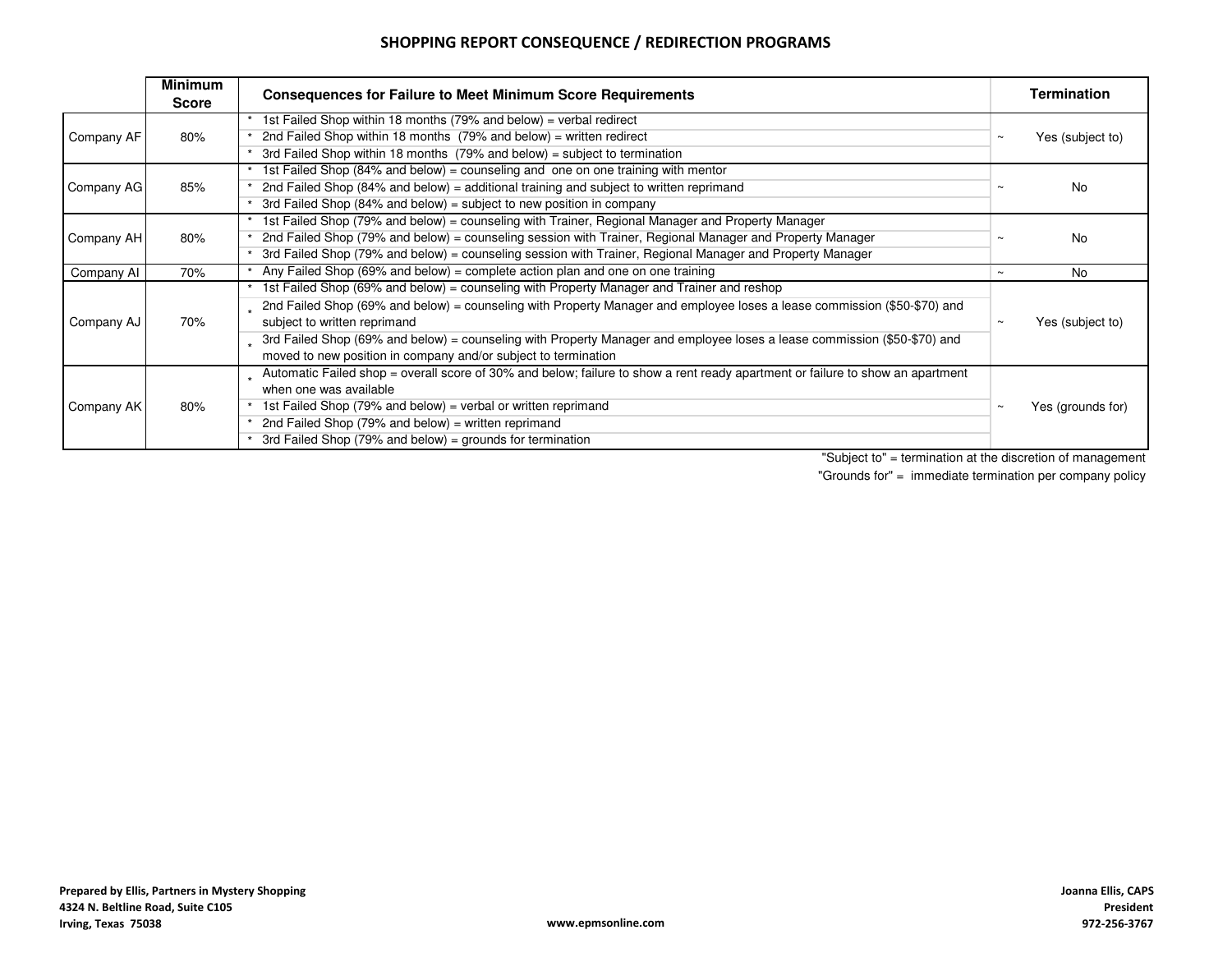

#### **SHOPPING REPORT PERFORMANCE COMPARISON THIRD QUARTER, 2008MULTIFAMILY INDUSTRY BENCHMARK**

|                                   | <b>TELEPHONE</b> |                | <b>ON-SITE</b><br><b>PRESENTATION</b><br><b>PRESENTATION</b> |                                 |                  |           |                     |           |                |                   |                                  |                                    | <b>Participating Companies</b>                          |  |
|-----------------------------------|------------------|----------------|--------------------------------------------------------------|---------------------------------|------------------|-----------|---------------------|-----------|----------------|-------------------|----------------------------------|------------------------------------|---------------------------------------------------------|--|
|                                   | Q1               | Q <sub>2</sub> | Q3                                                           | Q4                              | Q5               | Q6        | Q7                  | Q8        | Q9             | Q10               |                                  |                                    |                                                         |  |
|                                   | Set              | Telephone      | First                                                        | Identify                        | Discuss/         | Apt.      | Feature/            | Overcome  | Ask for        | <b>Lease from</b> | <b>CLIENT</b>                    |                                    | Alliance Residential Company Lyon Apartment Communities |  |
|                                   | Appointment      | Number         | Impression                                                   | <b>Specific</b><br><b>Needs</b> | Show<br>Property | Condition | <b>Benefit Sell</b> | Objection | <b>Deposit</b> | Agent             | <b>OVERALL</b><br><b>AVERAGE</b> | <b>Amli Residential</b>            | <b>Madison Apartment Group LP</b>                       |  |
| QUESTION OVERALL AVERAGE          | 88.16%           | 79.10%         | 93.17%                                                       | 89.02%                          | 93.45%           | 95.10%    | 91.71%              | 94.95%    | 70.19%         | 87.43%            | 88.23%                           | <b>AvalonBay Communities, Inc.</b> | <b>Metric Property Management</b>                       |  |
| <b>Carmel Partners</b>            | 95.28%           | 90.57%         | 99.06%                                                       | 99.06%                          | 100.00%          | 99.06%    | 99.06%              | 99.06%    | 88.68%         | 93.40%            | 96.32%                           | BH Management Services, Inc.       | <b>Milestone Management</b>                             |  |
| <b>Gables Residential</b>         | 96.88%           | 90.94%         | 97.50%                                                       | 95.63%                          | 97.81%           | 97.50%    | 98.13%              | 98.44%    | 90.31%         | 94.38%            | 95.75%                           | <b>Bozzuto &amp; Associates</b>    | <b>Mission Residential, LLC</b>                         |  |
| <b>SARES-REGIS Group</b>          | 97.56%           | 85.37%         | 100.00%                                                      | 95.12%                          | 98.78%           | 100.00%   | 95.12%              | 98.78%    | 85.37%         | 96.34%            | 95.24%                           | <b>BRE Properties</b>              | Northland Investment Corporation                        |  |
| <b>CWS Apartment Homes</b>        | 97.92%           | 89.58%         | 97.92%                                                       | 97.92%                          | 95.83%           | 93.75%    | 97.92%              | 91.67%    | 79.17%         | 97.92%            | 93.96%                           | Capreit                            | Pinnacle                                                |  |
| Legacy Partners Residential, Inc. | 95.24%           | 83.33%         | 95.24%                                                       | 90.48%                          | 95.24%           | 100.00%   | 97.62%              | 100.00%   | 85.71%         | 95.24%            | 93.81%                           | <b>Capstone Real Estate</b>        | <b>Post Properties</b>                                  |  |
| <b>CLIENT 6</b>                   | 96.68%           | 90.93%         | 96.68%                                                       | 95.13%                          | 98.89%           | 95.58%    | 89.16%              | 96.90%    | 84.51%         | 91.15%            | 93.56%                           | <b>Carmel Partners</b>             | <b>Prometheus Real Estate Group</b>                     |  |
| <b>CLIENT 7</b>                   | 97.04%           | 89.94%         | 95.27%                                                       | 95.27%                          | 96.45%           | 97.63%    | 95.27%              | 97.63%    | 75.74%         | 92.90%            | 93.31%                           | <b>Colonial Properties Trust</b>   | <b>RAM Partners, LLC</b>                                |  |
| <b>CLIENT 8</b>                   | 96.08%           | 84.31%         | 98.04%                                                       | 92.16%                          | 96.08%           | 98.04%    | 90.20%              | 100.00%   | 80.39%         | 94.12%            | 92.94%                           | CTL Management, Inc.               | <b>SARES-REGIS Group</b>                                |  |
| <b>CLIENT 9</b>                   | 95.44%           | 88.59%         | 93.54%                                                       | 86.69%                          | 98.86%           | 98.10%    | 90.49%              | 96.58%    | 87.07%         | 89.35%            | 92.47%                           | <b>CWS Apartment Homes</b>         | <b>Sequoia Equities</b>                                 |  |
| <b>CLIENT 10</b>                  | 95.28%           | 80.19%         | 97.17%                                                       | 94.34%                          | 100.00%          | 100.00%   | 93.40%              | 95.28%    | 70.75%         | 94.34%            | 92.08%                           | Drucker & Falk, LLC                | <b>Simpson Property Group</b>                           |  |
| <b>CLIENT 11</b>                  | 95.15%           | 84.55%         | 95.15%                                                       | 91.52%                          | 96.67%           | 93.64%    | 94.24%              | 96.97%    | 78.18%         | 92.42%            | 91.85%                           | E & S Ring Corporation             | The Bainbridge Companies                                |  |
| <b>CLIENT 12</b>                  | 90.00%           | 87.14%         | 95.71%                                                       | 81.43%                          | 100.00%          | 97.14%    | 97.14%              | 95.71%    | 81.43%         | 90.00%            | 91.57%                           | <b>Fairfield Residential</b>       | <b>The Connor Group</b>                                 |  |
| <b>CLIENT 13</b>                  | 94.29%           | 77.14%         | 97.14%                                                       | 91.43%                          | 100.00%          | 97.14%    | 91.43%              | 94.29%    | 74.29%         | 97.14%            | 91.43%                           | <b>Fogelman Management Group</b>   | UDR, Inc.                                               |  |
| <b>CLIENT 14</b>                  | 93.65%           | 80.95%         | 96.83%                                                       | 90.48%                          | 98.41%           | 95.24%    | 93.65%              | 100.00%   | 73.02%         | 90.48%            | 91.27%                           | <b>Gables Residential Services</b> | <b>Village Green Companies</b>                          |  |
| <b>CLIENT 15</b>                  | 86.93%           | 69.28%         | 94.77%                                                       | 96.08%                          | 98.04%           | 98.04%    | 94.77%              | 98.69%    | 79.08%         | 94.12%            | 90.98%                           | <b>Greystar Management</b>         | <b>Waterton Residential</b>                             |  |
| <b>CLIENT 16</b>                  | 91.35%           | 80.00%         | 96.76%                                                       | 95.14%                          | 95.68%           | 96.22%    | 95.68%              | 95.14%    | 70.27%         | 92.43%            | 90.86%                           | JPI                                | <b>Weidner Apartment Homes</b>                          |  |
| <b>CLIENT 17</b>                  | 89.76%           | 78.74%         | 92.91%                                                       | 95.28%                          | 93.70%           | 97.64%    | 94.49%              | 96.06%    | 77.95%         | 91.34%            | 90.79%                           | <b>Legacy Partners</b>             | <b>Western National Group</b>                           |  |
| <b>CLIENT 18</b>                  | 92.31%           | 74.36%         | 92.31%                                                       | 97.44%                          | 94.87%           | 100.00%   | 94.87%              | 97.44%    | 69.23%         | 94.87%            | 90.77%                           | <b>Lincoln Property Company</b>    | <b>ZOM Residential</b>                                  |  |
| <b>CLIENT 19</b>                  | 93.02%           | 85.58%         | 93.02%                                                       | 95.81%                          | 91.16%           | 92.09%    | 93.02%              | 96.28%    | 73.49%         | 88.84%            | 90.23%                           | Lynd Company, The                  |                                                         |  |
| <b>CLIENT 20</b>                  | 96.88%           | 78.13%         | 96.88%                                                       | 96.88%                          | 96.88%           | 90.63%    | 95.31%              | 95.31%    | 64.06%         | 89.06%            | 90.00%                           |                                    |                                                         |  |
| <b>CLIENT 21</b>                  | 93.02%           | 77.52%         | 93.80%                                                       | 87.60%                          | 94.57%           | 95.35%    | 96.12%              | 96.12%    | 75.97%         | 89.15%            | 89.92%                           |                                    |                                                         |  |
| <b>CLIENT 22</b>                  | 96.83%           | 63.49%         | 95.24%                                                       | 93.65%                          | 95.24%           | 95.24%    | 98.41%              | 97.62%    | 65.08%         | 93.65%            | 89.44%                           |                                    | * Representing 5,344 shopping reports                   |  |

**Benchmark 1st Place Company**

**Carmel PartnersJeanne Schwab, Senior Vice President of** 

*"We are thrilled and excited to be ranked number one! We are extremely proud of all of our associates for this outstanding accomplishment. Our associates are extraordinary individuals who always make every effort to achieve top performance. I would like to personally congratulate* **Residential Services** *our sales team on a job well done!* 

**Ellis Property Management Services, Inc.4324 N. Beltline Road, Suite C105Irving, Texas 75038**

**Joanna Ellis, CAPS President972-256-3767**